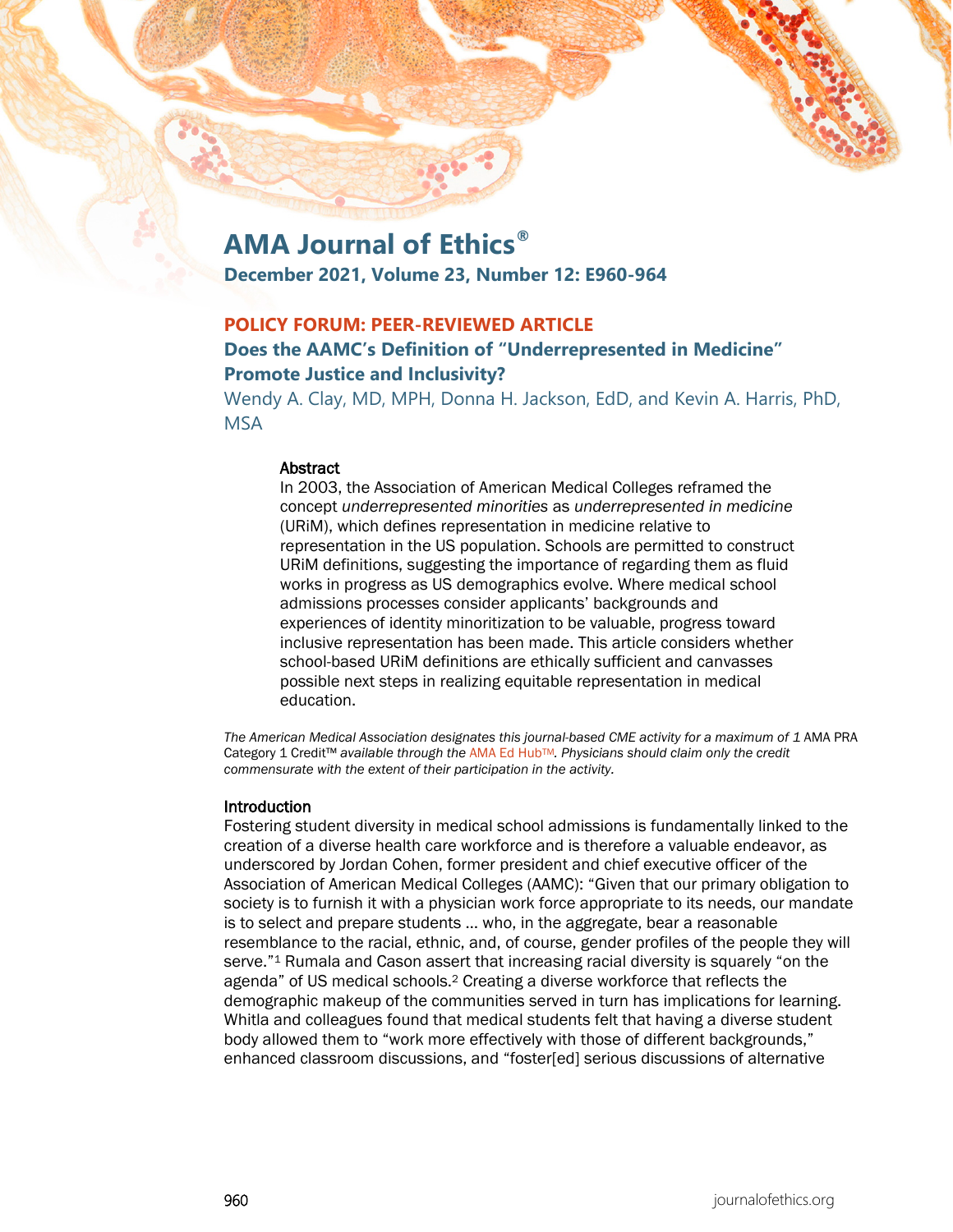viewpoints."3 In programs instituting [cultural sensitivity training,](https://journalofethics.ama-assn.org/article/do-international-experiences-develop-cultural-sensitivity-and-desire-multicultural-practice-among/2006-12) Guiton and colleagues found that the factor with the greatest impact on students' perceptions of the experiences of minorities in health care was informal instructional interactions with peers from diverse backgrounds.4 Thus, even as schools instituted cultural sensitivity curricula, the presence of students from diverse backgrounds had greater influence on their learning.

The benefits of diversity in patient care are well documented. In 2004, the Sullivan Commission on Diversity in the Healthcare Workforce released a report, *Missing Persons: Minorities in the Health Professions*, which called for an increase of persons from historically underrepresented and underserved backgrounds at all levels of the health care workforce.<sup>5</sup> The report stated that diversity among students entering the health professions "will improve the overall health of the nation."<sup>5</sup> Echoing this claim, Thomas and Dockter argued that diversity in the health care workforce helps to reduce health disparities.<sup>6</sup> In a recent review, Gomez and Bernet concluded that diversity of health professionals can improve patient health outcomes, quality of care, and financial performance.7 Despite evidence supporting the benefits of diversification of students entering medical school, the path to achieving this aim has been stalled at worst and meandering at best. This paper explores whether the AAMC's shift from a definition of *underrepresented minorities* (URM) to a definition of *underrepresented in medicine* (URiM) is ethically sufficient for motivating justice and inclusiveness in medical education.

#### Diversification History

One barrier to diversification in medical schools is that schools and society still grapple with overcoming present-day [legacies of US racism](https://journalofethics.ama-assn.org/article/how-should-we-respond-racist-legacies-health-professions-education-originating-flexner-report/2021-03) and a history of discrimination.<sup>8</sup> Challenges to diversification in higher education persist, despite court decisions. The idea that student body diversity serves as a compelling interest in higher education and that the limited use of race in admissions is permissible was established in 3 Supreme Court cases: *Regents of the University of California v Bakke* (1978),9 *Grutter v Bollinger*  (2003),10 and *Gratz v Bollinger* (2003).11 These cases' rulings have shaped practices in higher education institutions, including medical schools. *Bakke* specifically spoke to medical school admissions processes, and, while rejecting quotas for underrepresented populations, upheld the use of race as a factor in admissions decisions.9 The AAMC and several national health professions organizations have aligned their policies accordingly.6,8

#### From Desegregation to Diversification

With few exceptions, prior to 1960, African Americans and other minorities were de facto excluded from enrolling in US medical schools.<sup>8</sup> Amidst the desegregation movement of the 1960s, higher education institutions established policies, programs, and practices that sought to achieve increased student diversity.6 The AAMC's definition of *underrepresented minority* (URM) as referring to "Blacks, Mexican-Americans, Native Americans ... and mainland Puerto Ricans"<sup>12</sup> informed schools' development of initiatives to recruit and prepare URM students for medical school.6 In 2003, the AAMC reframed URM as *underrepresented in medicine* (URiM), and, in 2004, following the *Grutter v Bollinger* ruling, clarified that URiM refers to "racial and ethnic populations that are underrepresented in the medical profession relative to their numbers in the general population."12 This terminological change was implemented in response to changes in racial and ethnic categories used by the US Census Bureau and was intended to provide schools with the flexibility to use local demographics to foster diversity.<sup>13</sup>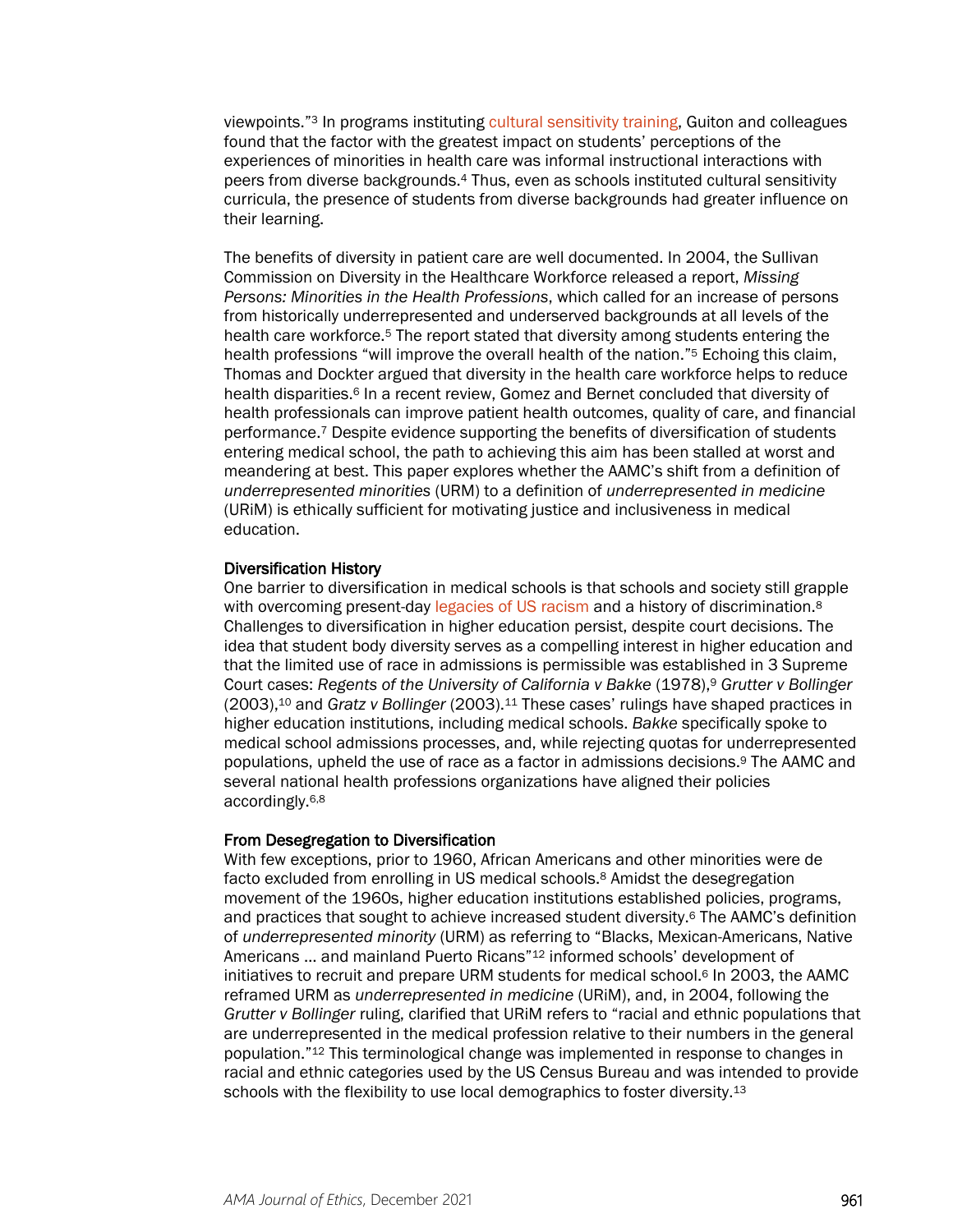Virginia Commonwealth University School of Medicine (VCU SOM) provides a case example of how the AAMC's definitional change from URM to URiM influenced admissions. VCU SOM used 2010 US Census data to determine which populations in central Virginia are URiM. The analysis resulted in VCU SOM retaining the 4 demographic groups delineated in the original URM definition but prompted deeper exploration of and conversations about the school's admissions practices, which led to VCU SOM's use of additional student demographics (eg, socioeconomic status) to inform VCU SOM class diversification.

#### Contextualizing Justice and Inclusion

Considering race in admissions in higher education prompts the question: Who deserves a place in higher education institutions?14 According to AAMC data, 53 030 people applied for 22 239 places in 155 US medical schools during 2020-2021.15 Of concern has been the decline in the representation of Black men. As noted in the AAMC report, "Altering the Course: Black Males in Medicine," between 1978 and 2014, the number of Black men applying to medical school dropped from 1410 to 1337, and the number of Black men enrolling in medical school dropped from 542 to 515.16 It is worth considering whether the AAMC's definitional shift from URM to URiM played a role in Black men's declining enrollment, since justice should be viewed within the social mission framework in which medical schools endeavor to motivate [admissions equity,](https://journalofethics.ama-assn.org/article/making-merit-just-medical-school-admissions/2021-03)<sup>17</sup> consistent with the AAMC's assertions that diversity enhances students' learning and improves health care for all.6 Yet, as Razack and colleagues note, there is a tension between inclusive and exclusive medical school admissions processes,18 which should prompt deeper ethical analysis of how the URiM definition increases access to medical school, both generally and for historically underrepresented groups. Broadening URM to URiM benefits all applicants, but does URiM promote justice and inclusion?

The AAMC's narrow focus on 4 racial and ethnic identities defining of URM, though accepted at that time, risked marginalizing applicants minoritized due to socioeconomic status, disability, rural background, or identifying as a sexual or gender minority. The AAMC's shift to URiM arguably helps to mitigate further marginalization of some demographic groups, and it accords current trends to extend norms of diversity beyond race to include plural and intersectional identities. In addition, the shift to URiM led to targeted medical school recruitment initiatives, such as pipeline programs (eg, the federally funded Health Careers Opportunity Program)19,20; more inclusive admissions practices, such as the holistic review of candidates' dossiers6,21; and targeted retention efforts. These efforts were concomitant with the federal government and philanthropic organizations acting to increase access to higher education for persons with minoritized and underrepresented identities. The net effect of these efforts has been a more diversified medical student body, an increase in co-learning, and a richer exchange of ideas that supports the aim of inclusivity. The percentage of URiM medical school matriculants rose from 11.3% in 1980 to 13.7% in 2016,22 and, though this trend is sluggish, it is in the right direction and offers good reason to promote additional funding and support for URiM outreach and inclusion.

#### References

- 1. Cohen JJ. Finishing the bridge to diversity. *Acad Med.* 1997;72(2):103-109.
- 2. Rumala BB, Cason FD Jr. Recruitment of underrepresented minority students to medical school: minority medical student organizations, an untapped resource. *J Natl Med Assoc*. 2007;99(9):1000-1004, 1008-1009.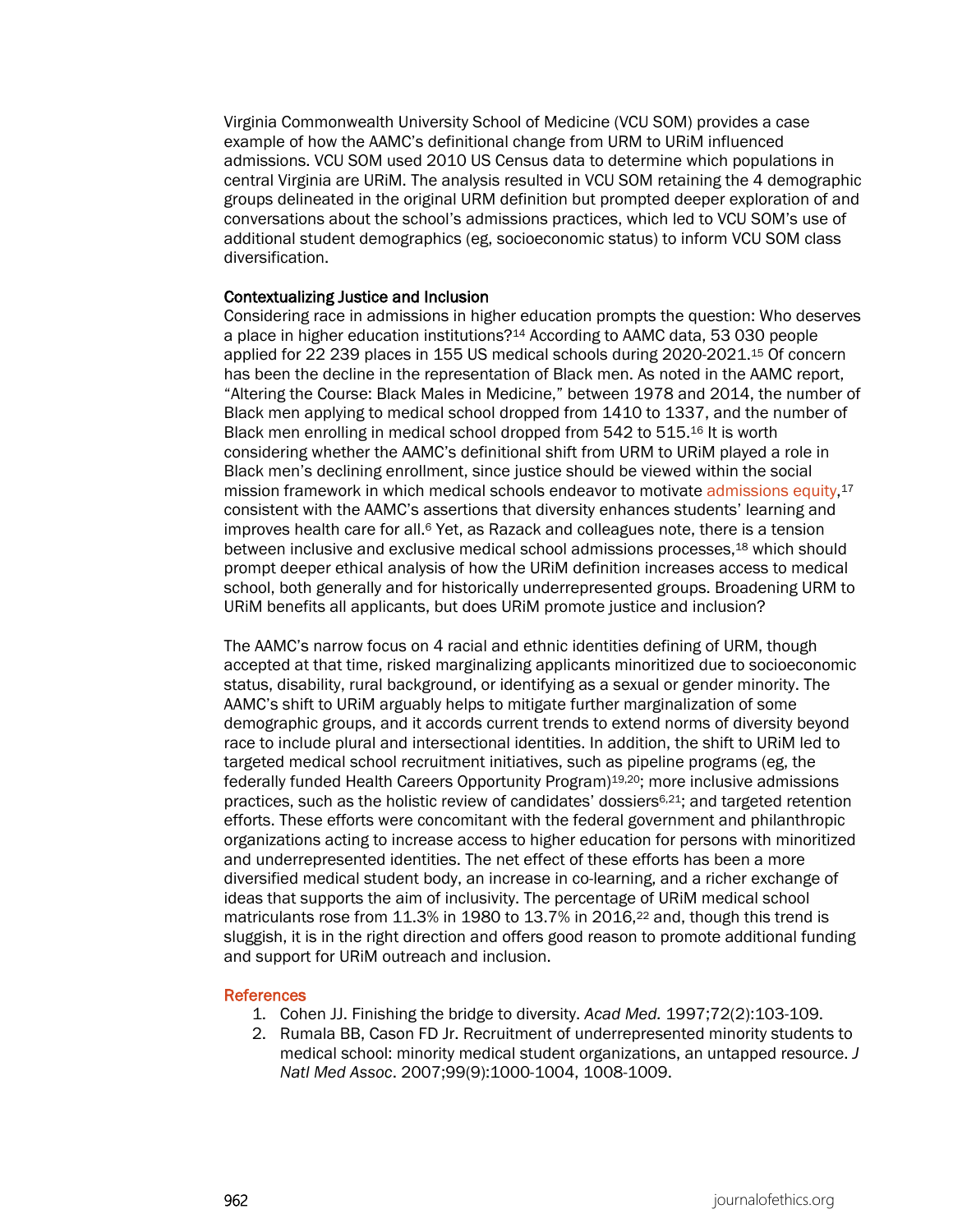- 3. Whitla DK, Orfield G, Silen W, Teperow C, Howard C, Reede J. Educational benefits of diversity in medical school: a survey of students. *Acad Med*. 2003;78(5):460-466.
- 4. Guiton G, Chang MJ, Wilkerson L. Student body diversity: relationship to medical students' experiences and attitudes. *Acad Med*. 2007;82(10)(suppl):S85-S88.
- 5. Sullivan Commission. *Missing Persons: Minorities in the Health Professions. A Report of the Sullivan Commission on Diversity in the Healthcare Workforce*. September 2004. Accessed July 15, 2021. [https://campaignforaction.org/wp](https://campaignforaction.org/wp-content/uploads/2016/04/SullivanReport-Diversity-in-Healthcare-Workforce1.pdf)[content/uploads/2016/04/SullivanReport-Diversity-in-Healthcare-](https://campaignforaction.org/wp-content/uploads/2016/04/SullivanReport-Diversity-in-Healthcare-Workforce1.pdf)[Workforce1.pdf](https://campaignforaction.org/wp-content/uploads/2016/04/SullivanReport-Diversity-in-Healthcare-Workforce1.pdf)
- 6. Thomas BR, Dockter N. Affirmative action and holistic review in medical school admissions: where we have been and where we are going. *Acad Med*. 2019;94(4):473-476.
- 7. Gomez LE, Bernet P. Diversity improves performance and outcomes. *J Natl Med Assoc*. 2019;111(4):383-392.
- 8. Daher Y, Austin ET, Munter BT, Murphy L, Gray K. The history of medical education: a commentary on race. *J Osteopath Med*. 2021;121(2):163-170.
- 9. *Regents of Univ of Cal v Bakke*, 438 US 265 (1978).
- 10. Devins N. Explaining *Grutter v Bollinger*. *Univ PA Law Rev*. 2003:152:347-383.
- 11. Bollinger LC. A comment on *Grutter* and *Gratz v Bollinger*. *Columbia Law Rev*. 2003;103(6):1588-1595.
- 12. Underrepresented in medicine definition. Association of American Medical Colleges. Accessed January 15, 2021. [https://www.aamc.org/what-we](https://www.aamc.org/what-we-do/diversity-inclusion/underrepresented-in-medicine)[do/diversity-inclusion/underrepresented-in-medicine](https://www.aamc.org/what-we-do/diversity-inclusion/underrepresented-in-medicine)
- 13. Page KR, Castillo-Page L, Poll-Hunter N, Garrison G, Wright SM. Assessing the evolving definition of underrepresented minority and its application in academic medicine. *Acad Med*. 2013;88(1):67-72.
- 14. Sulé VT, Winkle-Wagner R, Maramba DC. Who deserves a seat?: colorblind public opinion of college admissions policy. *Equity Excell Educ*. 2017;50(2):196- 208.
- 15. Association of American Medical Colleges. Table A-1: US medical school applications and matriculants by school, state of legal residence, and sex, 2020- 2021. October 26, 2020. Accessed June 14, 2021. [https://www.aamc.org/system/files/2020-10/2020\\_FACTS\\_Table\\_A-1.pdf](https://www.aamc.org/system/files/2020-10/2020_FACTS_Table_A-1.pdf)
- 16. Association of American Medical Colleges. Altering the course: black males in medicine. 2015. Accessed October 9, 2021. [https://store.aamc.org/downloadable/download/sample/sample\\_id/84/](https://store.aamc.org/downloadable/download/sample/sample_id/84/)
- 17. Ellaway RH, Malhi R, Bajaj S, Walker I, Myhre D. A critical scoping review of the connections between social mission and medical school admissions: BEME Guide No. 47. *Med Teach*. 2018;40(3):219-226.
- 18. Hurtado S, Milem JF, Clayton-Pedersen AR, Allen WR. Enhancing campus climates for racial/ethnic diversity: educational policy and practice. *Rev High Educ*. 1998;21(3):279-302.
- 19. Razack S, Hodges B, Steinert Y, Maguire M. Seeking inclusion in an exclusive process: discourses of medical school student selection. *Med Educ*. 2015;49(1):36-47.
- 20. Grumbach K, Coffman J, Muñoz C,Resenhoff E, Gándara P, Sepulveda E. *Strategies for Improving the Diversity of the Health Professions*. California Endowment; 2003. Accessed October 9, 2021. <https://www.issuelab.org/resources/11275/11275.pdf>